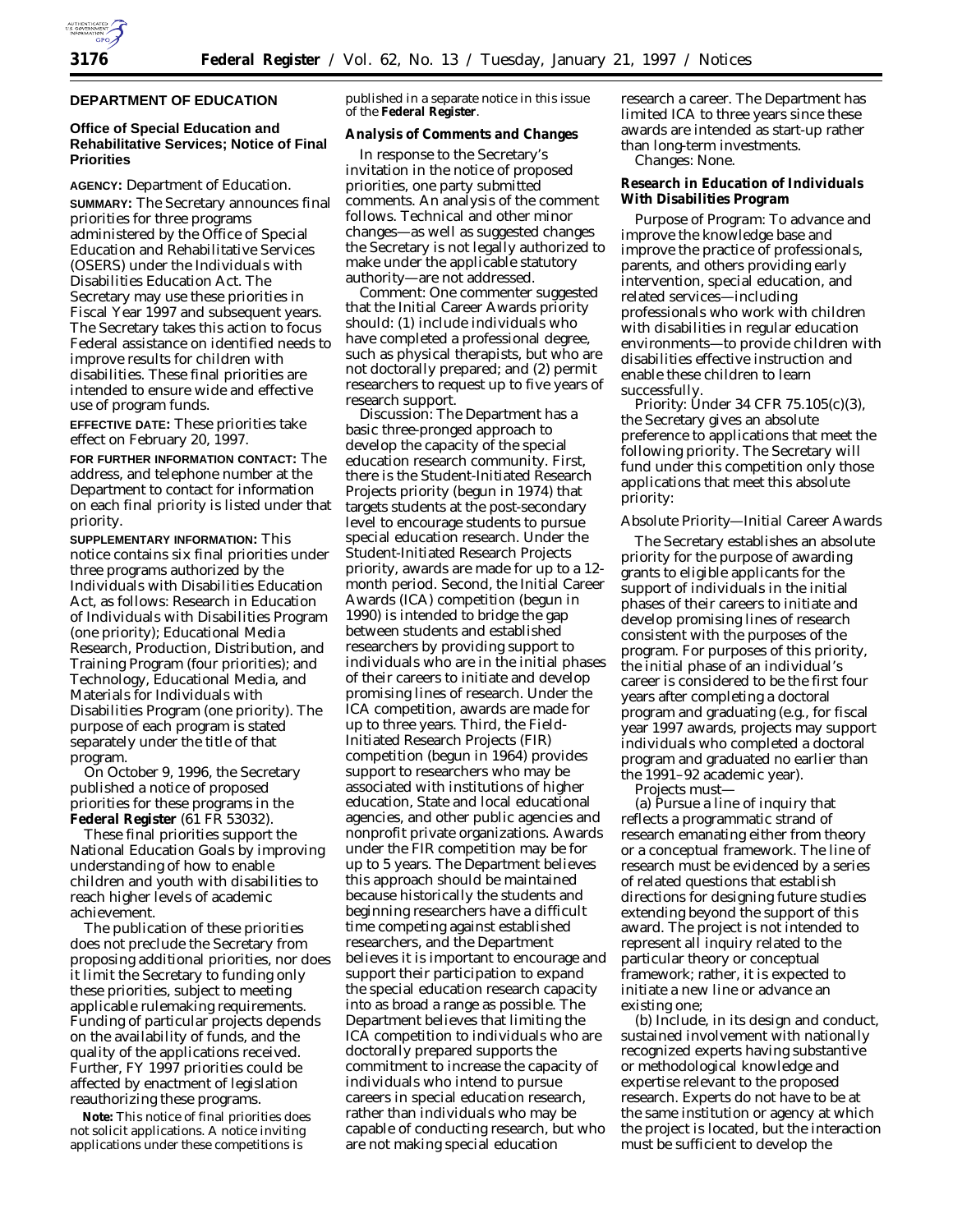capacity of the researcher to pursue effectively the research into mid-career activities. At least 50 percent of the researcher's time must be devoted to the project;

(c) Prepare its procedures, findings, and conclusions in a manner that informs other interested researchers and is useful for advancing professional practice or improving programs and services to infants, toddlers, children, and youth with disabilities and their families; and

(d) Disseminate project procedures, findings, and conclusions to appropriate research institutes and technical assistance providers.

A project's budget must include funds to attend the two-day Research Project Directors' meeting to be held in Washington, DC each year of the project.

*For Further Information Contact:* For further information on the priority under the Research in Education of Individuals with Disabilities Program contact the U.S. Department of Education, 600 Independence Avenue, SW., room 3529, Switzer Building, Washington, DC 20202–2641. Telephone: (202) 205–9864. FAX: (202) 205–8105. Internet: Claudette— Carey@ed.gov.

Individuals who use a telecommunications device for the deaf (TDD) may call the TDD number: (202) 205–8953.

### *Program Authority:* 20 U.S.C. 1441.

**Educational Media Research, Production, Distribution, and Training Program**

*Purpose of Program:* To promote the general welfare of individuals who are deaf or hard of hearing and individuals with visual disabilities, and to promote the educational advancement of individuals with disabilities.

*Priorities:* Under 34 CFR 75.105(c)(3), the Secretary gives an absolute preference to applications that meet any one of the following priorities. The Secretary will fund under these competitions only applications that meet any one of these absolute priorities:

# *Absolute Priority 1—Closed-Captioned Sports Programs*

### Background

This priority supports cooperative agreements to continue and to expand closed-captioning of major national sports programs shown on national commercial broadcast or basic cable television networks. Captioning provides a visual representation of the audio portion of the programming and enables individuals who are deaf or

hard of hearing to participate in the shared educational, social, and cultural experiences of national sporting events. Funds provided under this priority may be used to support no more than sixty percent of the captioning costs for the first year of the project, fifty-five percent for the second year, and fifty percent for the third year.

#### Priority

To be considered for funding under this competition, a project must—

(1) Include criteria for selecting programs for captioning that take into account the preference of consumers for particular sports programs, the diversity of programming available, and the contribution of programs to the general educational, social, and cultural experiences of individuals who are deaf or hard of hearing;

(2) Provide a flexible plan, including back-up systems, to ensure closedcaptioning of sports programs without interruption, while accommodating lastminute program substitutions and new programs;

(3) Identify the total number of hours and the projected cost per hour for each of the programs to be captioned;

(4) Identify for each proposed program to be captioned the source of private or other public support and the projected dollar amount of that support;

(5) Identify the methods of captioning to be used for each program—indicating whether captioning is provided in realtime, live display, offline, or reformatted—and the projected cost per hour for each method used;

(6) Demonstrate the willingness of major national commercial broadcast or basic cable networks to permit captioning of their programs; and

(7) Implement procedures for monitoring the extent to which full and accurate captioning is provided and use this information to make refinements in captioning operations.

## *Absolute Priority 2—Video Description*

#### Background

This priority supports cooperative agreements to provide video description in two areas: (1) Broadcast and cable television programs; and (2) home video. The purpose of this activity will be to describe television programs and videos to make television programming and home videos more accessible to children and adults with visual disabilities. The intent of this priority is to provide access to described television programming and home videos in order to enhance shared educational, social, and cultural experiences for children and adults with visual disabilities.

# Priority

To be considered for funding under this priority, a project must—

(1) Include criteria for selecting programs and videos that take into account the preference of consumers for particular topics of interest, the diversity of programs or videos available, and the contribution of these programs or videos to the general educational, social, and cultural experiences of individuals with visual disabilities;

(2) Identify the total number of hours to be described and the projected cost per hour for each program or video to be described;

(3) Identify the source of private or public support, if any, for each program or video to be described, and the projected dollar amount of that support;

(4) Demonstrate the willingness of program or video producers to permit video description and distribution of their program or video; and,

(5) Evaluate the effectiveness of the methods and technologies used in providing this service and the impact on intended populations.

## *Absolute Priority 3—Educational Video Selection and Captioning*

## Background

This priority supports one cooperative agreement that would screen, evaluate, obtain, caption, and make available educational videos, including classics and general interest titles, for use by students and other individuals who are deaf or hard of hearing, parents of individuals who are deaf or hard of hearing, and other individuals directly involved in activities promoting the advancement of individuals who are deaf or hard of hearing. This activity includes the preparation of captions on computer diskettes or CD–ROM, as appropriate, and the preparation of lesson guides for educational videos. This priority would ensure that students and other individuals who are deaf or hard of hearing may benefit from the same educational and general interest videos used to enrich the educational experiences of students and other individuals without hearing disabilities.

#### Priority

To be considered for funding under this priority, the project must—

(1) Develop strategies and procedures to be used in determining curricular needs of students who are deaf or hard of hearing in all types of school settings for captioned videos;

(2) Develop and implement an ongoing evaluation program for incorporating the reaction and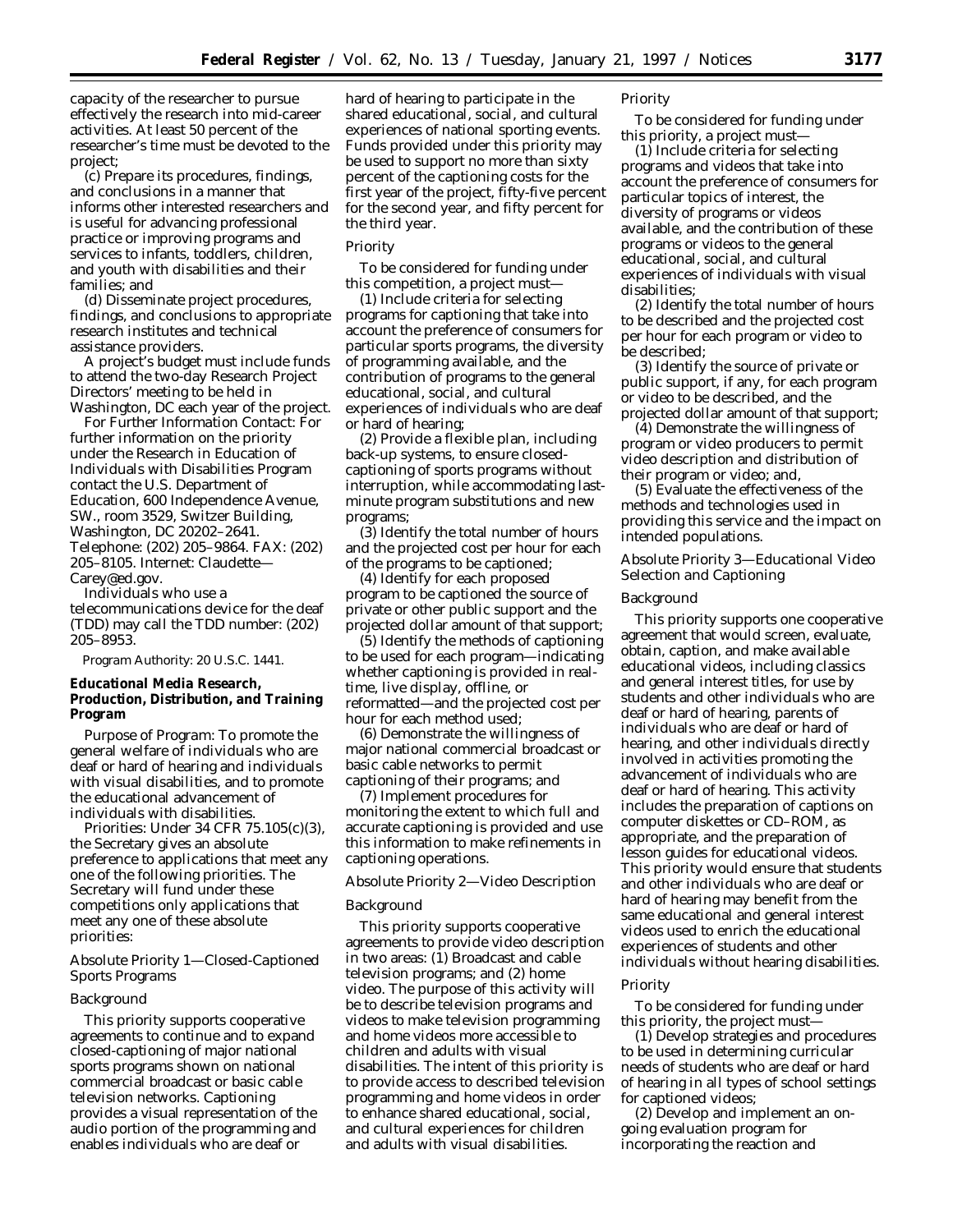suggestions of users into the selection and captioning process;

(3) Develop and implement criteria and procedures for screening, evaluating, and captioning selected videos;

(4) Obtain videos from film and video distributors for screening, evaluation, and possible captioning. Select from among video titles submitted by evaluators those that closely match the curricular needs identified under paragraph (1) of this proposed priority, taking into account the videos most commonly used in school districts across the Nation for all students;

(5) Make arrangements with respective producers and distributors to have selected videos captioned and made available through general distribution mechanisms (such as video sales catalogues), as well as through the captioned film and video loan service authorized under Part F of IDEA and 34 CFR Part 330 (by purchasing up to 100 copies of each captioned title, which must be open-captioned). Closedcaptioned masters must be made available to producers and distributors in an effort to promote the use of captioned videos.

(6) For selected titles, prepare captions on computer diskettes or CD– ROM, as appropriate, and check for accuracy. These captions would take into account the age and reading levels of the likely target audience;

(7) For selected educational videos, prepare lesson guides;

(8) Identify, select, and, if necessary, provide training or technical assistance to video evaluators, caption checkers, and captioning service providers; and

(9) Develop and implement quality control guidelines and procedures for checking videocassettes after they are captioned.

## *Absolute Priority 4—Research on Educational Captioning*

## Background

This priority supports research on captioning of educational media and materials. Research can be based on the instructional use of captioning or the use of captioning as a language development tool for enhancing the reading and literacy skills of individuals who are deaf or hard of hearing. Media and technologies explored or used by projects funded under this priority may include, but are not limited to: (1) Television—including high-definition television; (2) videos; and (3) other media and multi-media technologies such as interactive videodiscs and CD– ROMs.

# Priority

Under this competition, projects must—

(1) Identify specific technological approaches that would be investigated;

(2) Carry out the research within a conceptual framework, based on previous research or theory, that provides a basis for the strategies to be studied, the research design, and target population;

(3) Collect, analyze and report (a) characteristics and outcome data (actual rather than expected results), including the settings, the service providers, and the individuals targeted by the project; and (b) multiple, functional outcome data on the individuals who are the focus of the technological approaches;

(4) Conduct the research in realistic settings such as residential or integrated schools or colleges, or in community settings, as appropriate; and

(5) Conduct the research using methodological procedures that would: (a) Produce unambiguous findings regarding the effects of approaches and effects of the interaction among particular approaches and particular groups of individuals or particular settings; and (b) permit use of the findings in policy analyses.

*For Further Information Contact:* For further information on the four priorities under the Educational Media Research, Production, Distribution, and Training Program contact the U.S. Department of Education, 600 Independence Avenue SW., room 4627, Switzer Building, Washington, DC 20202–4641. Telephone: (202) 205– 8894. FAX: (202) 205–8971. Internet: Jeffrey Payne@ed.gov.

Individuals who use a telecommunications device for the deaf (TDD) may call the TDD number: (202) 205–8169.

**Program Authority:** 20 U.S.C. 1451, 1452.

**Technology, Educational Media, and Materials for Individuals With Disabilities Program**

*Purpose of Program:* To support projects and centers for advancing the availability, quality, use, and effectiveness of technology, educational media, and materials in the education of children and youth with disabilities and the provision of related services and early intervention services to infants and toddlers with disabilities.

*Priority:* Under 34 CFR 75.105(c)(3) the Secretary gives an absolute preference to applications that meet the following priority. The Secretary will fund under this competition only applications that meet this absolute priority:

# *Absolute Priority—Technology, Educational Media, and Materials Projects That Create Innovative Tools for Students With Disabilities*

This priority provides support for development projects that design or adapt technology, assistive technology, educational media, or materials to improve the education of children and youth with disabilities.

#### Invitational Priority

Within the absolute priority specified in this notice, the Secretary is particularly interested in applications that meet the following invitational priorities. However, under 34 CFR  $75.105(c)(1)$  an application that meets one or more of these invitational priorities does not receive competitive or absolute preference over other applications:

The Secretary is particularly interested in projects that—

(a) *Create Innovative Tools—*by encouraging development of varied and integrated technologies, media, and materials that open up and expand the lives of those with disabilities. This work should enable individuals with disabilities to achieve the outcomes expected of all students, such as independence, productivity and an improved quality of life, that promote equity in opportunity; or

(b) *Foster the Creation of State-of-the-Art Instructional Environments—*both in and out of school. These environments should use technology, educational media, and materials to enable students with disabilities to access knowledge, develop skills and problem-solving strategies, and engage in educational experiences necessary for their success as adults who are fully included in our society.

*For Further Information Contact:* For further information on the priority under the Technology, Educational Media, and Materials for Individuals with Disabilities Program contact the U.S. Department of Education, 600 Independence Avenue, S.W., Room 4617, Switzer Building, Washington, D.C. 20202–2734. Telephone: (202) 205– 9884. FAX: (202) 205–8971. Internet: Robin Murphy@ed.gov.

Individuals who use a telecommunications device for the deaf (TDD) may call the TDD number: (202) 205–8169.

**Program Authority:** 20 U.S.C. 1461.

#### **Intergovernmental Review**

The programs (except for the Research in Education of Individuals with Disabilities Program) included in this notice are subject to the requirements of